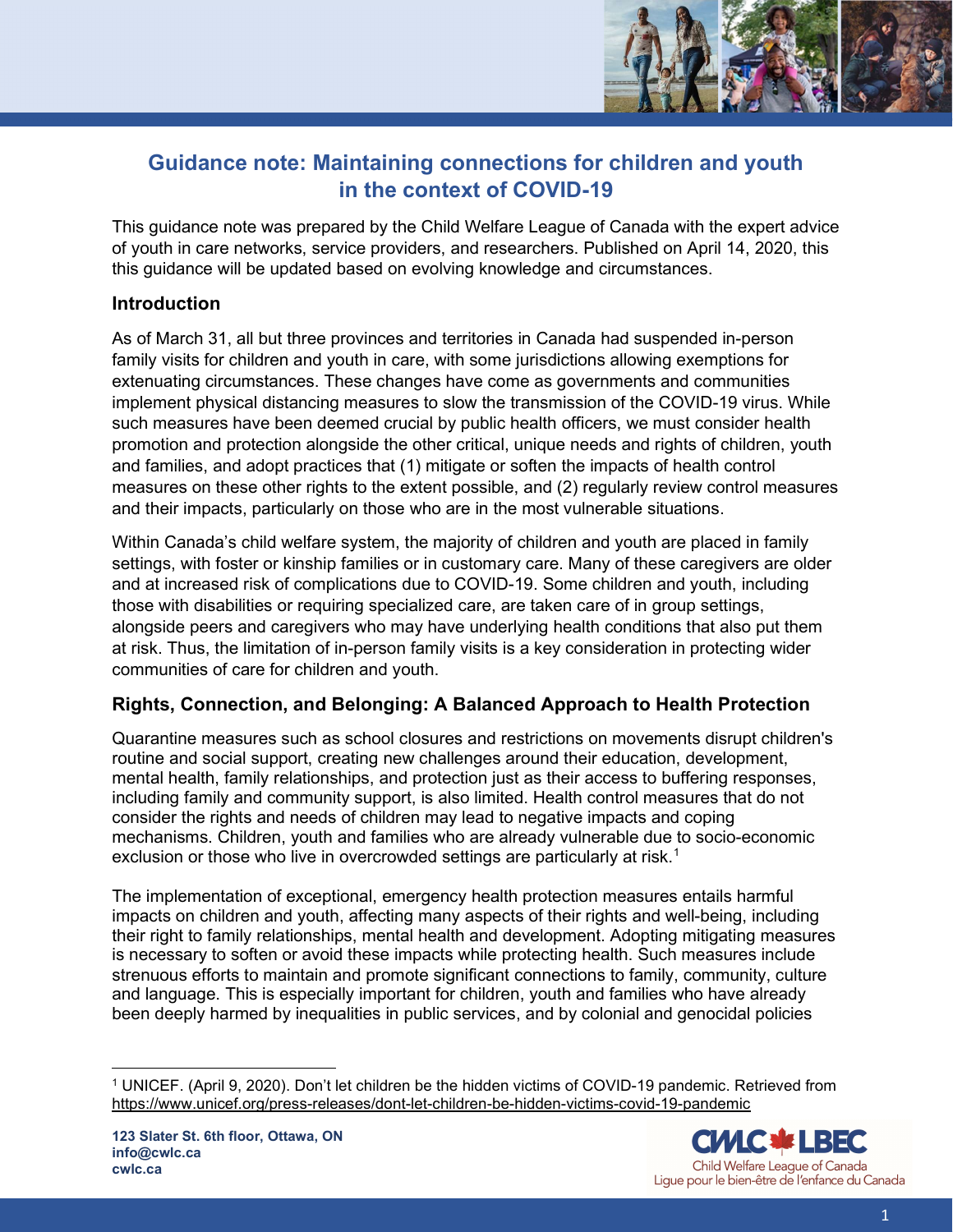

that have unnecessarily removed them from their homes and communities and disconnected them from their Elders, cultural traditions and languages.<sup>2</sup>

Disruptions to children's rights to sustain and develop family relationships, language and culture, even temporarily, can be difficult for any child to recover from. The emotional and relational needs of children and youth are met through social connection and access to family and culture, as are their physiological needs – children under the age of 5 are particularly vulnerable as they undergo a critical developmental period, requiring healthy attachments for optimal biological development, including brain development. $^3$ 

The Convention on the Rights of the Child affirms the rights of children to have their best interests considered as a priority, taking into account all of their rights in decision-making that affects them (article 3); many provisions recognize children's rights to sustain or recover family relationships, to practice their language and culture, and to be heard when decisions affect them.

The United Nations Declaration on the Rights of Indigenous Peoples (UNDRIP) recognizes the "right of Indigenous families and communities to retain shared responsibility for the upbringing, training, education and well-being of their children, consistent with the rights of the child." Article 14.3 of UNDRIP says, "States shall, in conjunction with indigenous peoples, take effective measures, in order for indigenous individuals, particularly children, including those living outside their communities, to have access, when possible, to an education in their own culture… provided in their own language."

These rights are considered to be interrelated, not a hierarchy of needs, which is why they need to be supported to the extent possible even when health protection becomes a predominant consideration.

While some limits on the rights of children, youth and families may be necessary in a state of emergency – such as the current COVID-19 pandemic – these restrictions must be reasonable, justifiable and based in judicious decision-making. All situations must be evaluated individually and any limits should be time bound, with regular review periods put in place to modify, ease or release restrictions as soon as possible. There should be exceptions made on a case-by-case basis where possible.

<sup>2</sup>This situation disproportionately affects First Nations, Inuit and Métis peoples and African-Canadians. There are more Indigenous children in care today than at the height of the residential school era. According to the 2016 Census, Indigenous children under the age of 14 represent 52.2% of children in foster care, despite only representing 7.7% of children in Canada (Statistics Canada, 2016). Findings from a 2016 study in Ontario indicate that "compared to White children, Aboriginal children [are] more than twice as likely to be investigated, 41% more likely to be transferred to ongoing child welfare services, and 2.7 times as likely to be placed in out of home care. Compared to White children and youth, Black children and youth [are] 39% more likely to be investigated, 8% more likely to be transferred to ongoing services and 13% more likely to be placed in out of home care (MacDonald & Wilson).

<sup>&</sup>lt;sup>3</sup> Centre of Excellence for Early Childhood Development. Encyclopedia on Early Childhood Development. Retrieved from http://www.child-encyclopedia.com/.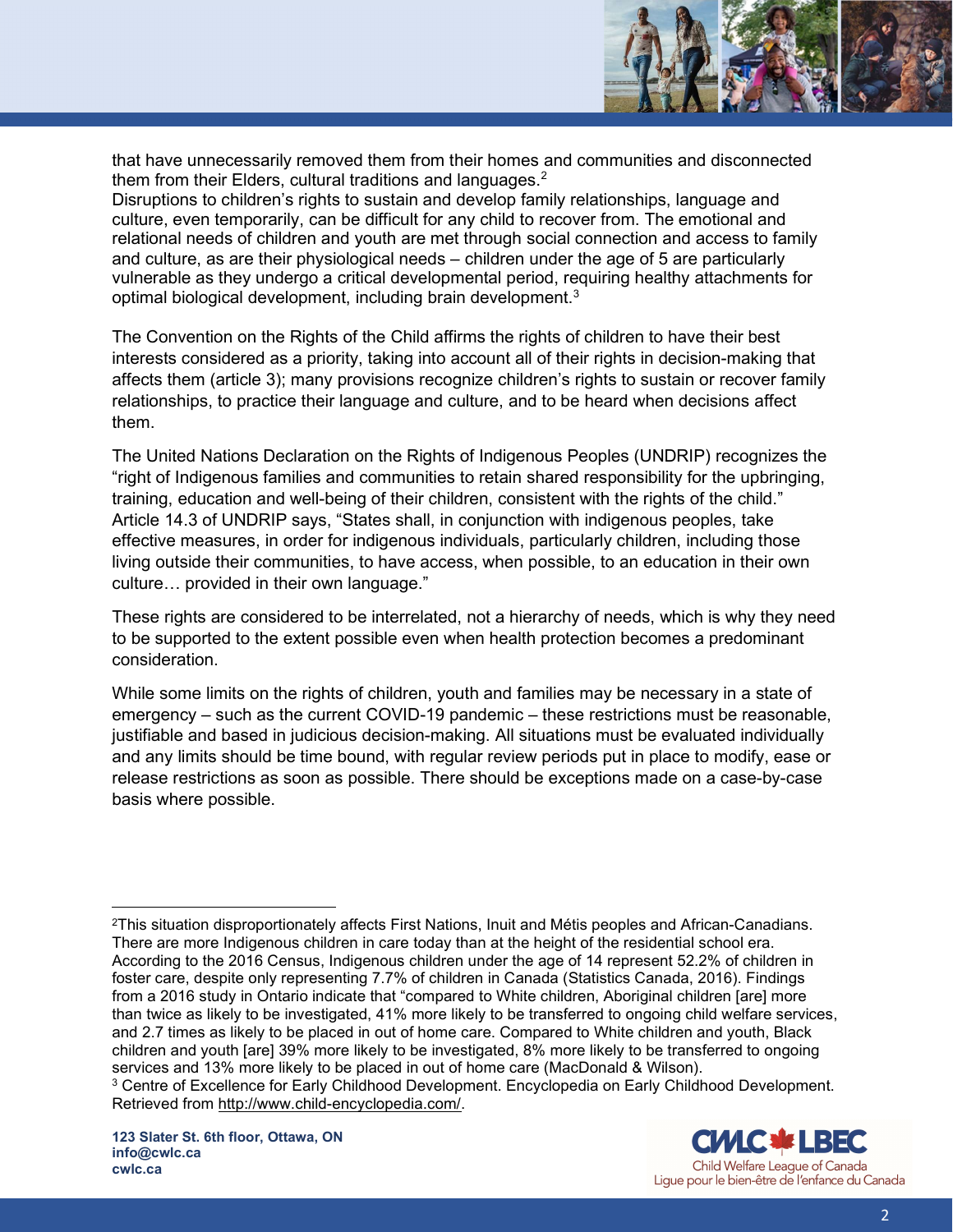

Beyond respecting the rights of children and youth, governments, agencies and caregivers must help them to feel safe and hopeful. That can only be facilitated by creating the conditions under which relationships and meaningful connections can be maintained and nurtured.

# Enabling Significant Connections in the Context of COVID

We must all be creative and determined in our efforts to protect, maintain and increase young people's connections to family, community, culture and language now, and after the pandemic. A minimum level of significant access must be maintained, one that satisfies the relational and emotional needs of the child/youth and those of the people they are connecting to.

### Guidance for service providers

- Protect and promote significant family and cultural connections for all children and youth, paying particular attention to those who are vastly overrepresented in care; namely, First Nations, Métis, Inuit, African Canadian and LGBTQ2S+ children and youth. Create space for, respect and support cultural practices.
- Maximize opportunities within public health guidelines. Where permitted, create environments where young people and their families can connect while adhering to physical distancing guidelines with proper personal protective equipment.
- Provide opportunities for frequent and significant connections (i.e. via phone, text, online chat or video conference, or through the sending and receiving of care packages). In homes and centers where only communal phones exist, accommodations must be made for young people to access a mobile device and communicate with their families and core support networks in isolation, including accessing online cultural and language programming.
- Provide children and youth who are approaching family reunification the opportunity for an extended in-home family visit. This is especially important for young children, mothers and fathers, who represent most family reunification cases and who are at serious risk of trauma from prolonged separation.
- Reach out to youth who have recently 'aged out' of care and provide them with the supports they need to stay connected to their peers, their loved ones, their culture, community and language. Provide an option for extended supports and placements post care, while maximizing connections.
- $\bullet$  Sustain supports such as housing and income supports for youth who have technically aged out of care, relevant to individual need.
- Reach out to youth in care networks for advice on how best to create and sustain safe and healthy practices for children and youth in care and help young people connect to their peers. Many youth networks and organizations are holding video chats and online programming related to mental health, cultural practices, and skill-building.

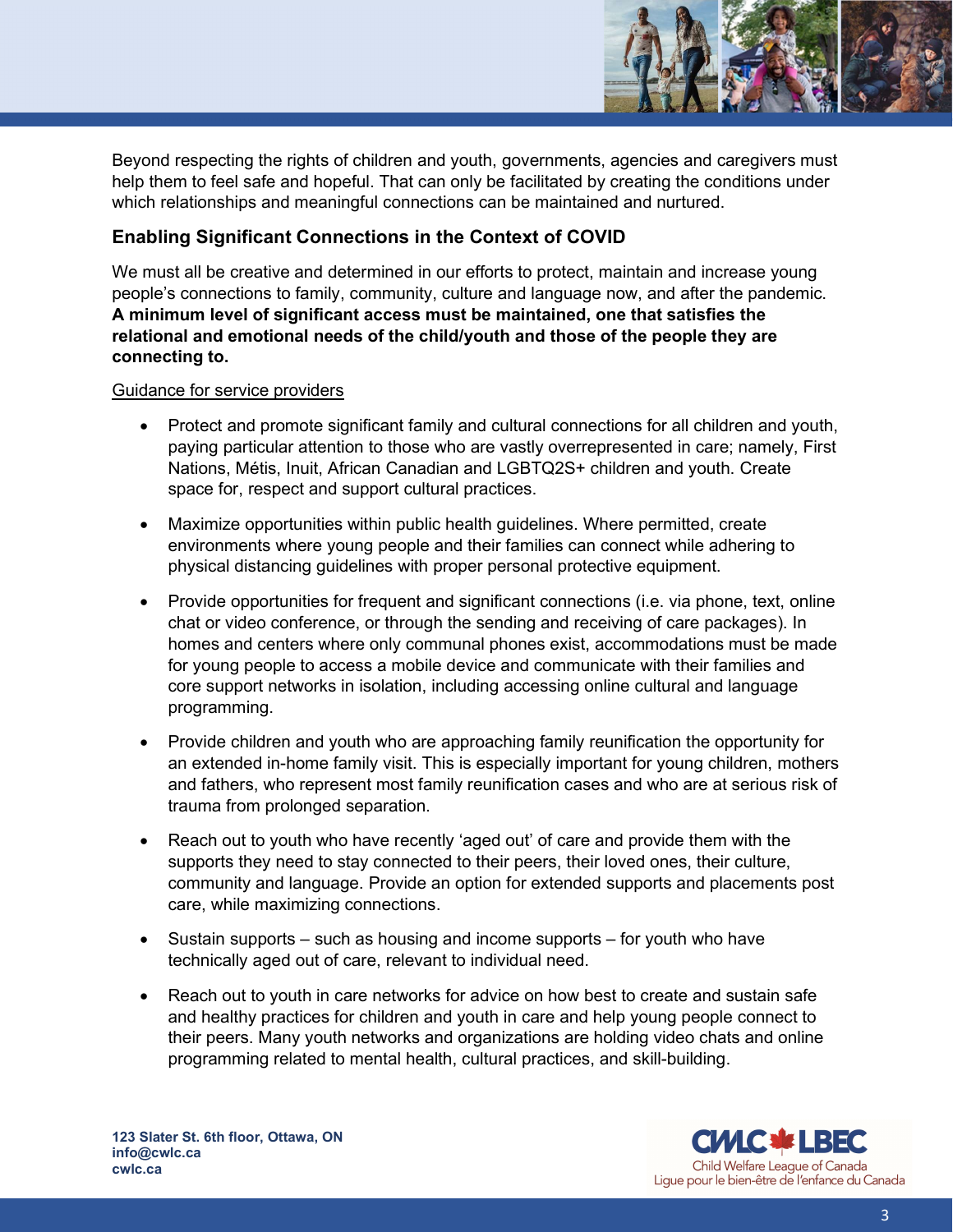- Ensure accountability measures are in place to guarantee an appropriate frequency and significance of connection.
- Maintain and encourage forms of care permanency for youth during COVID-19 to assist with their transition after the pandemic is over. Permanency includes customary care, guardianship, adoption, reunification, and community connections.

### Guidance for governments

- Designate child welfare and protection as essential services.
- Allow service providers and social workers the flexibility to be creative in arranging some visits for children and youth with parents or significant others, while respecting health guidelines (i.e. children's hospitals in Quebec are permitting parental visits, within certain parameters; in Ontario, some Indigenous service providers are proceeding case-by-case and maintaining visits in specific cases, for instance, where reunification is very close).
- Cover the cost of technology for children, youth, families and Elders so that significant connections can be maintained (i.e. tablets with data, laptops, wi-fi).
- Fund service providers and communities, enabling them to offer free and readily accessible online mental health supports, including access to Elders, counselling, and psychiatry.
- Ensure no young person transitions out of care during the pandemic and offer supports and services immediately and unconditionally so that young people can maintain significant connections.

And because connection relies on families being able to access resources:

- Ensure poverty reduction efforts are robust and that barriers to accessing provincial, territorial and federal benefits are eliminated for those who are in the most precarious situations.
- Comply with Human Rights Tribunal rulings and immediately end the inequitable funding of child and family services in First Nations communities so that they are better able to meet the needs of children, youth and families.

# **Conclusion**

Across the country, people and communities are trying to keep children, youth and their caregivers safe during the COVID-19 pandemic. We should spare no effort to ensure that children and youth in and from care are able to have and maintain significant connections with the people who love them. Together, we need to challenge ourselves and create the conditions for hope and love to shine through this difficult moment and into a brighter, more equitable future for all